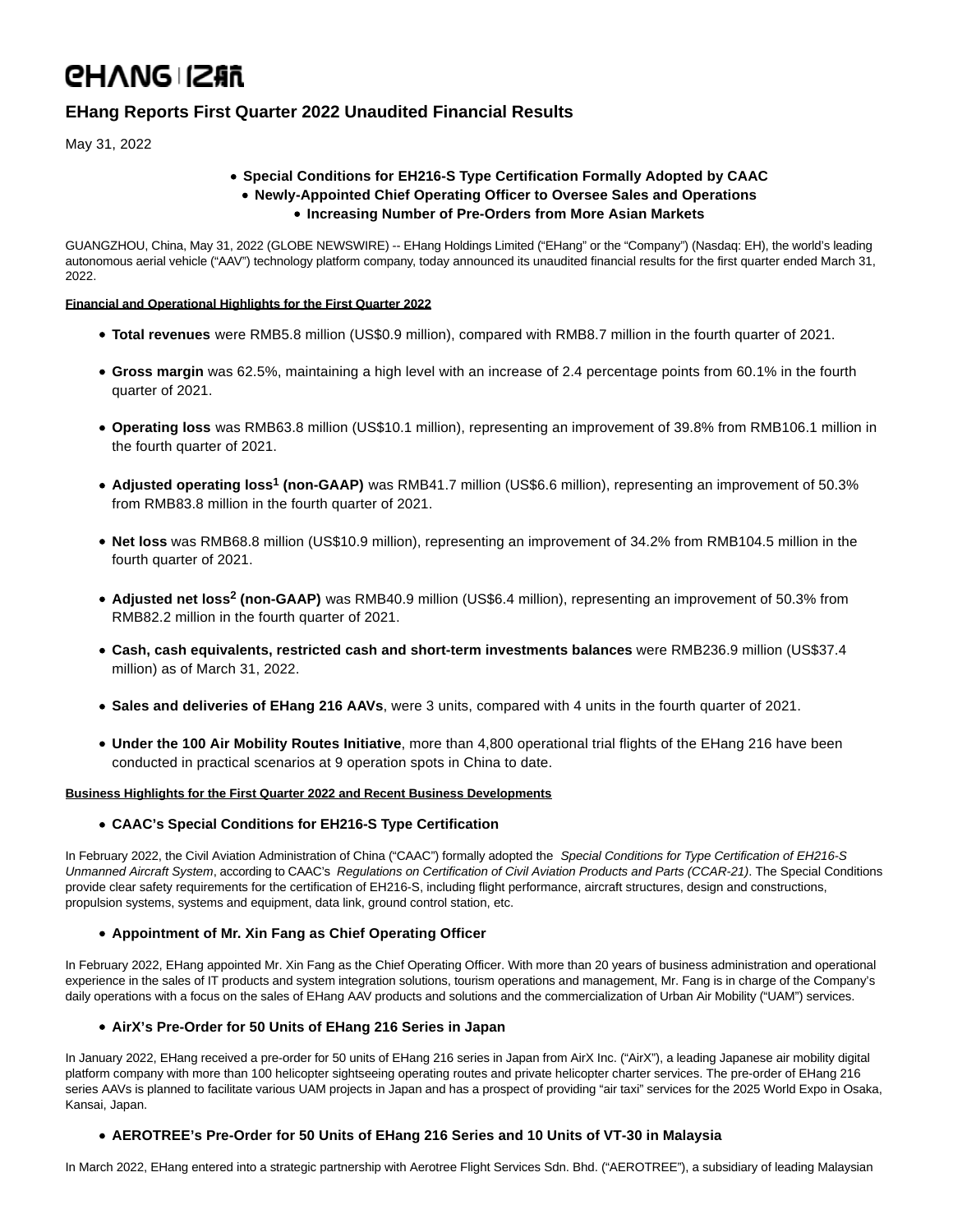aviation company AEROTREE Group, for developing UAM businesses, including Maintenance, Repair and Overhaul ("MRO") and training in Malaysia. AEROTREE placed a pre-order for 50 units of EHang 216 series, which include EHang 216, EHang 216L, and EHang 216F, as well as 10 units of VT-30. Prior to this pre-order, AEROTREE had purchased one unit of EHang 216 from the Company.

## **Prestige Aviation's Pre-Order for 100 Units of EHang 216 in Indonesia**

In April 2022, EHang received a pre-order for 100 units of EHang 216 from Prestige Aviation, an Indonesian aviation company and a subsidiary of Prestige Corp. Prestige Aviation had purchased one unit of EHang 216 from the Company with successful flight demonstrations conducted in Bali and Jakarta, Indonesia.

## **Strategic Partnership with C.P. Group to Introduce AAVs to Thailand**

In May 2022, EHang formed a strategic partnership with Charoen Pokphand Group Co., Ltd. ("C.P. Group"), one of the largest conglomerates in Thailand, with an intent to establish a joint venture in Thailand for AAV sales and UAM operations.

## **CEO Remarks**

Mr. Huazhi Hu, EHang's Founder, Chairman and Chief Executive Officer, said, "We kicked off the year 2022 in a more volatile and uncertain environment due to macroeconomics, geopolitical tensions, and the resurgence of the COVID-19 pandemic. Despite these temporary challenges, we remain dedicated to our strategic goal of becoming an urban air mobility platform operator. With that, we achieved meaningful progress across multiple fronts, cementing our core strengths and industry position."

"Notably, our gross margin, already at a high level, further increased by 2.4 percentage points quarter-over-quarter to 62.5% for the first quarter of the year. Most importantly, the CAAC formally adopted and issued the Special Conditions for EH216-S AAV Type Certification in February, which laid a critical cornerstone for our airworthiness certification, and is also groundbreaking milestone in the development of this innovative industry. While we are moving forward the airworthiness certification process, we have produced validation-used AAVs for manufacturing conformity inspection."

"Excitingly, we welcomed our newly-appointed Chief Operating Officer Mr. Xin Fang on board in February, and saw growing AAV demand from broader Asian markets, with a total of up to 210 units of pre-orders<sup>3</sup> obtained so far this year. This reflects the wide appeal of our products. Going forward, our unique AAV technology advantages, smart command-and-control system, promising market demands, and comprehensive growth strategies are empowering us to provide a safe, autonomous and eco-friendly aerial mobility experience while adding value to our shareholders and stakeholders."

## **Financial Results for the First Quarter 2022**

#### **Revenues**

Total revenues were RMB5.8 million (US\$0.9 million), representing a decrease of 33.5% from RMB8.7 million in the fourth quarter of 2021, primarily due to the change in the sales volume of AAV products and solutions.

## **Costs of revenues**

Costs of revenues were RMB2.2 million (US\$0.3 million), down 37.4% from RMB3.5 million in the fourth quarter of 2021, primarily due to the change in the sales volume of AAV products and solutions.

## **Gross profit**

Gross profit was RMB3.6 million (US\$0.6 million), down 30.8% from RMB5.2 million in the fourth quarter of 2021.

Gross margin was 62.5%, compared with 60.1% in the fourth quarter of 2021. The increase in gross margin was mainly attributed to changes in revenue mix.

## **Operating expenses**

Total operating expenses were RMB68.2 million (US\$10.8 million), representing a decrease of 39.5% from RMB112.7 million in the fourth quarter of 2021.

- Sales and marketing expenses were RMB12.7 million (US\$2.0 million), on par with RMB12.2 million in the fourth quarter of 2021.
- General and administrative expenses were RMB23.5 million (US\$3.7 million), down 61.9% from RMB61.7 million in the fourth quarter of 2021. The decrease was mainly attributed to lesser provisions for accounts receivable related to COVID-19's impacts.
- Research and development expenses were RMB32.0 million (US\$5.1 million), down 17.6% from RMB38.8 million in the fourth quarter of 2021. The decrease was mainly attributed to lesser expenditures in R&D materials, fluctuation of which usually follows the development progress for different R&D projects, than those in the fourth quarter of 2021.

## **Adjusted operating expenses4 (non-GAAP)**

Adjusted operating expenses were RMB46.1 million (US\$7.3 million), representing a decrease of 49.1% from RMB90.4 million in the fourth quarter of 2021. Adjusted sales and marketing expenses, adjusted general and administration expenses, and adjusted research and development expenses were RMB8.3 million (US\$1.3 million), RMB13.3 million (US\$2.1 million) and RMB24.5 million (US\$3.9 million) in the first quarter of 2022, respectively. The decrease in adjusted operating expenses was primarily due to the same reasons discussed under the heading "Operating expenses" above.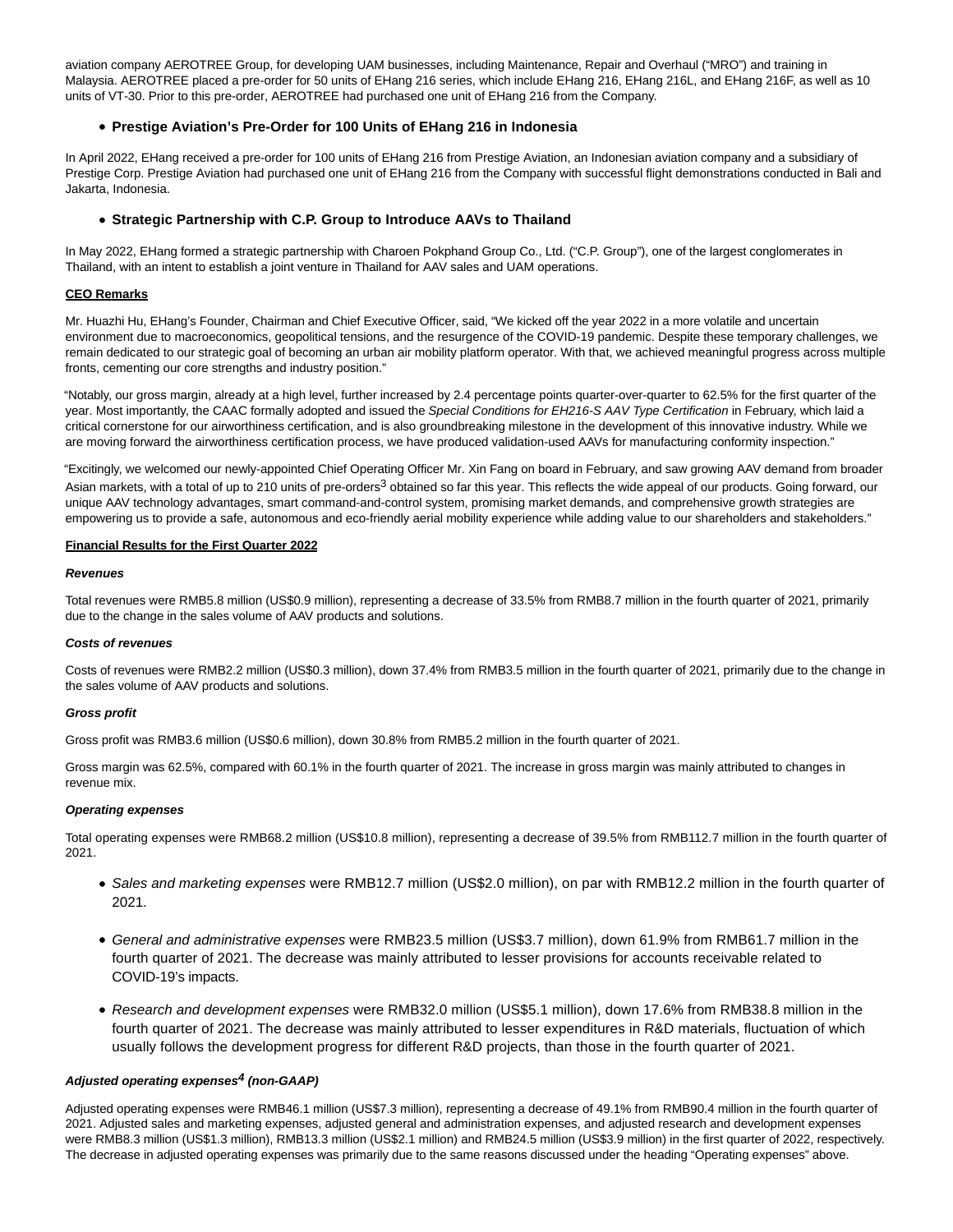## **Operating loss**

Operating loss was RMB63.8 million (US\$10.1 million), representing an improvement of 39.8% from RMB106.1 million in the fourth quarter of 2021.

#### **Adjusted operating loss (non-GAAP)5**

Adjusted operating loss was RMB41.7 million (US\$6.6 million), representing an improvement of 50.3% from RMB83.8 million in the fourth quarter of 2021.

#### **Other expense**

Other expense was RMB5.0 million (US\$0.8 million), compared with RMB1.8 million of other income in the fourth quarter of 2021, primarily due to the provisions for several legal proceedings.

#### **Net loss**

Net loss was RMB68.8 million (US\$10.9 million), representing an improvement of 34.2% from RMB104.5 million in the fourth quarter of 2021.

#### **Adjusted net loss (non-GAAP)6**

Adjusted net loss was RMB40.9 million (US\$6.4 million), representing an improvement of 50.3% from RMB82.2 million in the fourth quarter of 2021.

Adjusted net loss attributable to EHang's ordinary shareholders was RMB40.7 million (US\$6.4 million), representing an improvement of 51.0% from RMB83.1 million in the fourth quarter of 2021.

#### **Loss per share and per ADS**

Basic and diluted net loss per ordinary share were both RMB0.60 (US\$0.09). Adjusted basic and diluted net loss per ordinary share<sup>7</sup> (non-GAAP) were both RMB0.36 (US\$0.06).

Basic and diluted net loss per ADS were both RMB1.20 (US\$0.18). Adjusted basic and diluted net loss per ADS<sup>8</sup> (non-GAAP) were both RMB0.72 (US\$0.12).

#### **Balance Sheets**

The cash, cash equivalents, restricted cash and short-term investments balances were RMB236.9 million (US\$37.4 million) as of March 31, 2022.

#### **Business Outlook**

Due to the COVID-19 resurgence that brought forward stricter travel restrictions and lock-downs in China since the first quarter of 2022, many industries in China have been facing challenges and uncertainties. The Company has also been affected, e.g., business development related to the tourism industry and restricted trial flight operations at tourism-oriented sites. Nevertheless, the Company is closely watching the development of market conditions and adjusting its strategies to be accordingly adaptable while remaining confident in the long-term outlook going forward.

The above outlook is based on information available as of the date of this press release and reflects the Company's current and preliminary expectations regarding its business situation and market conditions. The outlook is subject to change, especially uncertainties and situations related to the certification process, COVID-19 outbreaks, and global political and economic landscape.

#### **Conference Call**

EHang's management team will host an earnings conference call at 8:00 AM on Tuesday, May 31, 2022, U.S. Eastern Time (8:00 PM on May 31, 2022, Beijing/Hong Kong Time).

Please register in advance for the conference using the link provided below and dial in 10 minutes before the conference is scheduled to begin. Conference access information will be provided upon registration.

Participant Online Registration: [https://s1.c-conf.com/diamondpass/10022353-3d6m87.html](https://www.globenewswire.com/Tracker?data=Q2kl3bCE1eOZxxctCDz4kCF0UNjjaXy-MyQV4MXa6lDBJxCE4UfH0qYkD7xk_0hpfK2RYO_lSBpGwyeUoE_sinf40heXZ371faw1oL5Tz5Lpb0GeIuaEbRL0avpiz2CkbsJbedl_U4ptNn2SWFZJAYMbx8jCOzipSQ-PxOEqbITFTWK-cAGK_bHvZ4LXkXaF)

A replay of the conference call may be accessed by phone at the following numbers until June 7, 2022. To access the replay, please reference the conference Reply PIN **10022353**.

|                       | <b>IPhone Number</b> |
|-----------------------|----------------------|
| International         | +49 800 181 0896     |
| <b>United States</b>  | +1 855 883 1031      |
| Hong Kong             | +852 800 930 639     |
| <b>Mainland China</b> | $+864001209216$      |

A live and archived webcast of the conference call will be available on the Company's investors relations website at [http://ir.ehang.com/.](https://www.globenewswire.com/Tracker?data=ya9TaIKQIXnV6rYCJ4YiQ1uz6f3_9kV4fVelErm0R7pSrdeQQF6WyV9P-yC3XIhhk1jBYo1TDe9sWxR2QnIIrA==)

## **About EHang**

EHang (Nasdaq: EH) is the world's leading autonomous aerial vehicle ("AAV") technology platform company. EHang's mission is to make safe, autonomous, and eco-friendly air mobility accessible to everyone. EHang provides customers in various industries with AAV products and commercial solutions: urban air mobility (including passenger transportation and logistics), smart city management, and aerial media solutions. As the forerunner of cutting-edge AAV technologies and commercial solutions in the global Urban Air Mobility ("UAM") industry, EHang continues to explore the boundaries of the sky to make flying technologies benefit our life in smart cities. For more information, please visit [www.ehang.com](https://www.globenewswire.com/Tracker?data=tZkymSupBY76I7X0ap1RP1R29l191Uid9sGGqV-WsigHA1NiNpRx1MYaGxWQeTupmIZ8q4jwTc3ZUdMc6KijtQ==).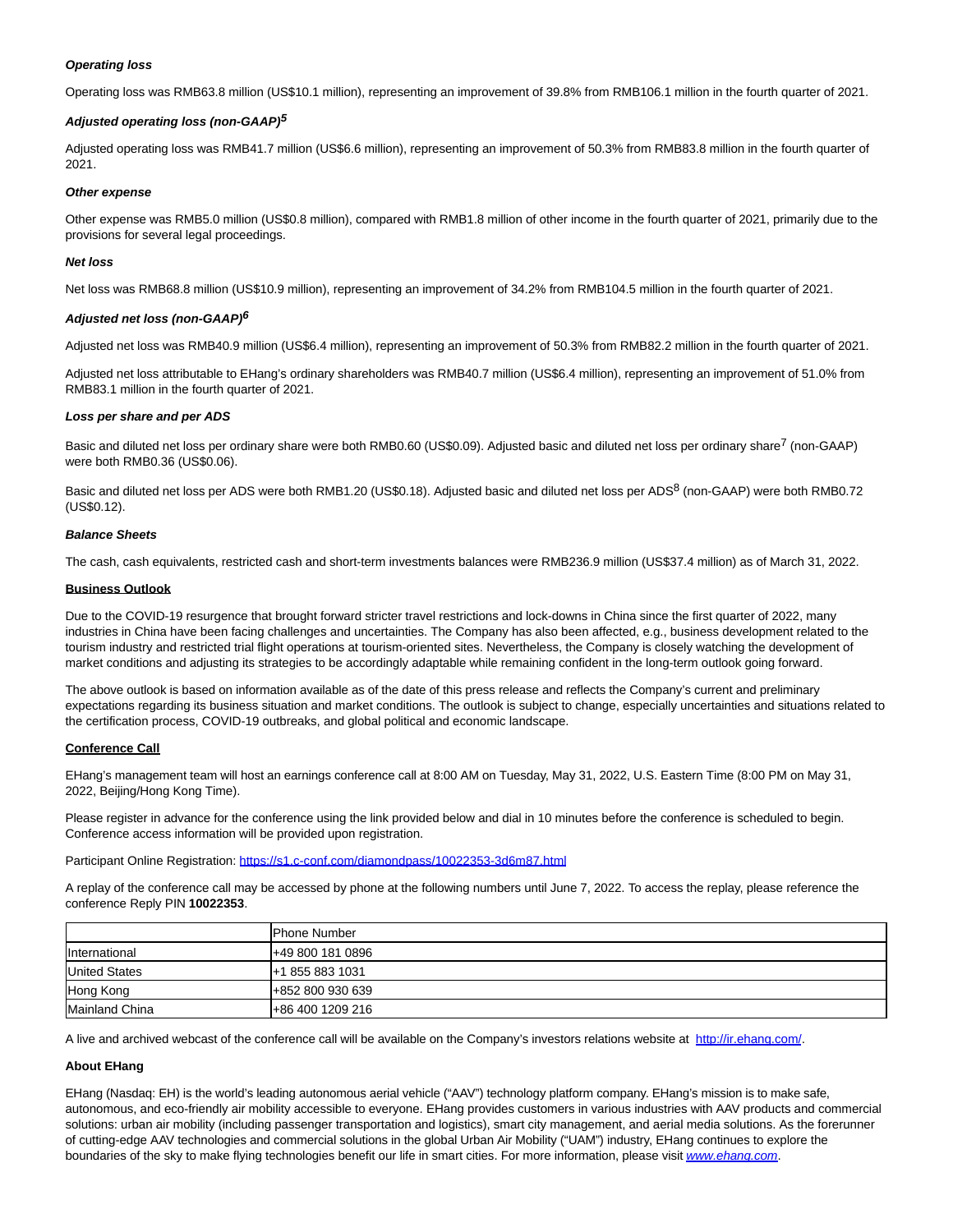#### **Safe Harbor Statement**

This press release contains statements that may constitute "forward-looking" statements pursuant to the "safe harbor" provisions of the U.S. Private Securities Litigation Reform Act of 1995. These forward-looking statements can be identified by terminology such as "will," "expects," "anticipates," "aims," "future," "intends," "plans," "believes," "estimates," "likely to" and similar statements. Statements that are not historical facts, including statements about management's beliefs and expectations, are forward-looking statements. Forward-looking statements involve inherent risks and uncertainties. A number of factors could cause actual results to differ materially from those contained in any forward-looking statement, including but not limited to those relating to EH216-S Type Certification, our expectations regarding demand for, and market acceptance of, our AAV products and solutions and the commercialization of UAM services, our relationships with strategic partners, and current litigation and potential litigation involving us. Management has based these forward-looking statements on its current expectations, assumptions, estimates and projections. While they believe these expectations, assumptions, estimates and projections are reasonable, such forward-looking statements are only predictions and involve known and unknown risks and uncertainties, many of which are beyond management's control. These statements involve risks and uncertainties that may cause EHang's actual results, performance or achievements to differ materially from any future results, performance or achievements expressed or implied by these forward-looking statements.

#### **Non-GAAP Financial Measures**

The Company uses adjusted gross profit, adjusted operating expenses, adjusted sales and marketing expenses, adjusted general and administration expenses, adjusted research and development expenses, adjusted operating loss, adjusted net loss, adjusted net loss attributable to ordinary shareholders, adjusted basic and diluted loss per ordinary share and adjusted basic and diluted loss per ADS (collectively, the "Non-GAAP Financial Measures") in evaluating its operating results and for financial and operational decision-making purposes. There was no income tax impact on the Company's non-GAAP adjustments because the non-GAAP adjustments are usually recorded in entities located in tax-free jurisdictions, such as the Cayman Islands.

The Company believes that the Non-GAAP Financial Measures help identify underlying trends in its business that could otherwise be distorted by the effects of items of (i) share-based compensation expenses and (ii) certain non-operational expenses, such as provisions for legal proceedings, which are included in their comparable GAAP measures. The Company believes that the Non-GAAP Financial Measures provide useful information about its operating results, enhance the overall understanding of its past performance and future prospects and allow for greater visibility with respect to key metrics used by its management members in their financial and operational decision-making.

The Non-GAAP Financial Measures are not defined under U.S. GAAP and are not presented in accordance with U.S. GAAP. The Non-GAAP Financial Measures have limitations as analytical tools. One of the key limitations of using the Non-GAAP Financial Measures is that they do not reflect all items of expense that affect the Company's operations. Share-based compensation expenses have been and may continue to be incurred in the business and are not reflected in the presentation of the Non-GAAP Financial Measures. Further, the Non-GAAP Financial Measures may differ from the non-GAAP information used by other companies, including peer companies, and therefore their comparability may be limited. The Company compensates for these limitations by reconciling the Non-GAAP Financial Measures to the nearest U.S. GAAP measures, all of which should be considered when evaluating the Company's performance.

Each of the Non-GAAP Financial Measures should not be considered in isolation or construed as an alternative to its comparable GAAP measure or any other measure of performance or as an indicator of the Company's operating performance. Investors are encouraged to review the Company's most directly comparable GAAP measures in conjunction with the Non-GAAP Financial Measures. The Non-GAAP Financial Measures presented here may not be comparable to similarly titled measures presented by other companies. Other companies may calculate similarly titled measures differently, limiting their usefulness as comparative measures to the Company's data. The Company encourages investors and others to review its financial information in its entirety and not rely on a single financial measure.

For more information on the Non-GAAP Financial Measures, please see the table captioned "Unaudited Reconciliations of GAAP and Non-GAAP Results" set forth at the end of this press release.

#### **Exchange Rate**

This press release contains translations of certain RMB amounts into U.S. dollars ("USD") at specified rates solely for the convenience of the reader. Unless otherwise stated, all translations from RMB to USD were made at the rate of RMB6.3393 to US\$1.00, the noon buying rate in effect on March 31, 2022 in the H.10 statistical release of the Federal Reserve Board. The Company makes no representation that the RMB or USD amounts referred to in this press release could have been converted into USD or RMB, as the case may be, at any particular rate or at all.

**Investor Contact:** [ir@ehang.com](https://www.globenewswire.com/Tracker?data=NbnPjTrGazxVn9Zx5PO-krnZel9S-ObiUEW_MnohNgL63h_y2SyMQ3GWdQHwkflwhClV50oQP_TJFNNmfw8P3Q==)

**Media Contact:** [pr@ehang.com](https://www.globenewswire.com/Tracker?data=GLlXrCMtpfifpiHgLS_jX5r_gwk-KX7TYGiOeZZTJdTp694cXY6tjxp_u_bSAtyegAz7TO_C3xnbtkoin243fw==)

## **EHANG HOLDINGS LIMITED UNAUDITED CONDENSED CONSOLIDATED BALANCE SHEETS (Amounts in thousands of Renminbi ("RMB") and US dollars ("US\$"))**

| As of           | As of       |             |  |
|-----------------|-------------|-------------|--|
| <b>December</b> | March       |             |  |
| 31, 2021        | 31, 2022    |             |  |
| <b>RMB</b>      | <b>RMB</b>  | US\$        |  |
|                 | (Unaudited) | (Unaudited) |  |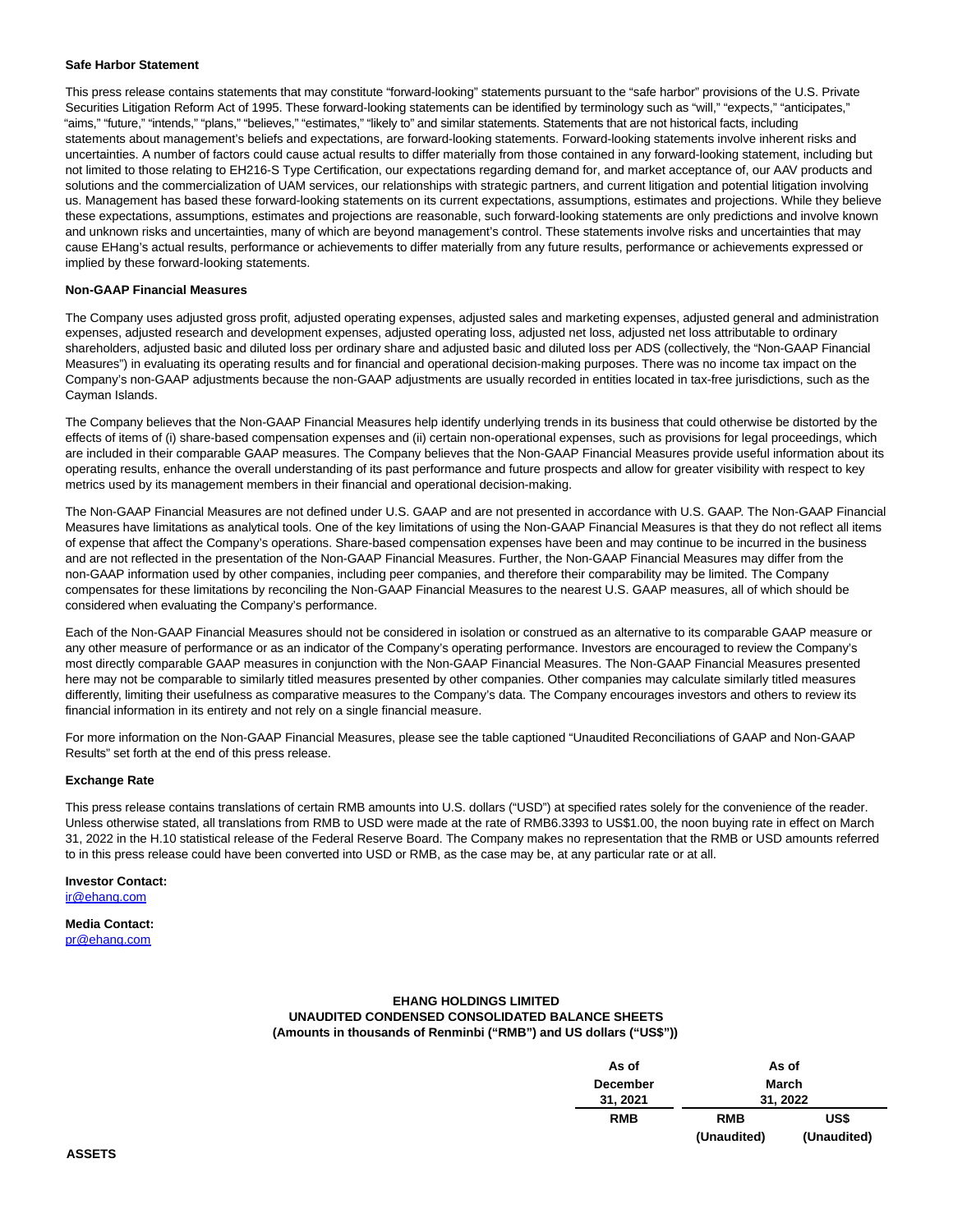| <b>Current assets:</b>                                                    |         |         |        |
|---------------------------------------------------------------------------|---------|---------|--------|
| Cash and cash equivalents                                                 | 246,863 | 204,109 | 32,197 |
| Restricted cash                                                           | 160     |         |        |
| Short-term investments                                                    | 65,108  | 32,813  | 5,176  |
| Accounts receivable, net                                                  | 56,189  | 53,846  | 8,494  |
| Inventories                                                               | 78,075  | 85,778  | 13,531 |
| Prepayments and other current assets                                      | 29,395  | 47,854  | 7,548  |
| Amount due from a related party                                           | 1,360   |         |        |
| <b>Total current assets</b>                                               | 477,150 | 424,400 | 66,946 |
| Non-current assets:                                                       |         |         |        |
| Property and equipment, net                                               | 33,821  | 32,057  | 5,057  |
| Operating lease right-of-use assets, net <sup>9</sup>                     |         | 20,689  | 3,264  |
| Intangible assets, net                                                    | 745     | 706     | 111    |
| Long term loans receivable                                                | 15,208  | 1,845   | 291    |
| Long-term investments                                                     | 6,143   | 6,156   | 971    |
| Other non-current assets                                                  | 2,367   | 2,352   | 371    |
| <b>Total non-current assets</b>                                           | 58,284  | 63,805  | 10,065 |
| <b>Total assets</b>                                                       | 535,434 | 488,205 | 77,011 |
| <b>LIABILITIES AND SHAREHOLDERS' EQUITY</b><br><b>Current liabilities</b> |         |         |        |
| Short-term bank loans                                                     | 10,000  | 9,794   | 1,545  |
| Accounts payable                                                          | 45,560  | 40,194  | 6,340  |
| <b>Contract liabilities</b>                                               | 14,831  | 14,145  | 2,231  |
| Current portion of long-term bank loans                                   | 3,000   | 15,000  | 2,366  |
| Accrued expenses and other liabilities                                    | 61,851  | 58,219  | 9,184  |
| Current portion of lease liabilities <sup>9</sup>                         |         | 11,426  | 1,802  |
| Deferred income                                                           | 733     | 730     | 115    |
| Deferred government subsidies                                             | 468     | 286     | 45     |
| Income taxes payable                                                      | 4       | 4       | 1      |
| <b>Total current liabilities</b>                                          | 136,447 | 149,798 | 23,629 |
| <b>Non-current liabilities:</b>                                           |         |         |        |
| Long-term bank loans                                                      | 17,000  | 5,000   | 789    |
| Mandatorily redeemable non-controlling interests                          | 40,000  | 40,000  | 6,310  |
| Deferred tax liabilities                                                  | 292     | 292     | 46     |
| Unrecognized tax benefit                                                  | 5,480   | 5,480   | 864    |
| Lease liabilities <sup>9</sup>                                            |         | 10,625  | 1,676  |
| Deferred income                                                           | 2,169   | 1,980   | 312    |
| <b>Total non-current liabilities</b>                                      | 64,941  | 63,377  | 9,997  |
| <b>Total liabilities</b>                                                  | 201,388 | 213,175 | 33,626 |

#### **EHANG HOLDINGS LIMITED UNAUDITED CONDENSED CONSOLIDATED BALANCE SHEETS (CONT'D) (Amounts in thousands of Renminbi ("RMB") and US dollars ("US\$"))**

|                                                            | As of           | As of             |             |
|------------------------------------------------------------|-----------------|-------------------|-------------|
|                                                            | <b>December</b> | March<br>31, 2022 |             |
|                                                            | 31, 2021        |                   |             |
|                                                            | <b>RMB</b>      | <b>RMB</b>        | US\$        |
|                                                            |                 | (Unaudited)       | (Unaudited) |
| <b>LIABILITIES AND SHAREHOLDERS' EQUITY</b><br>(CONTINUED) |                 |                   |             |
| Shareholders' equity:                                      |                 |                   |             |
| Ordinary shares                                            | 75              | 75                | 12          |
| Additional paid-in capital                                 | 1,459,374       | 1,470,288         | 231,932     |
| <b>Statutory reserves</b>                                  | 1,191           | 1.191             | 188         |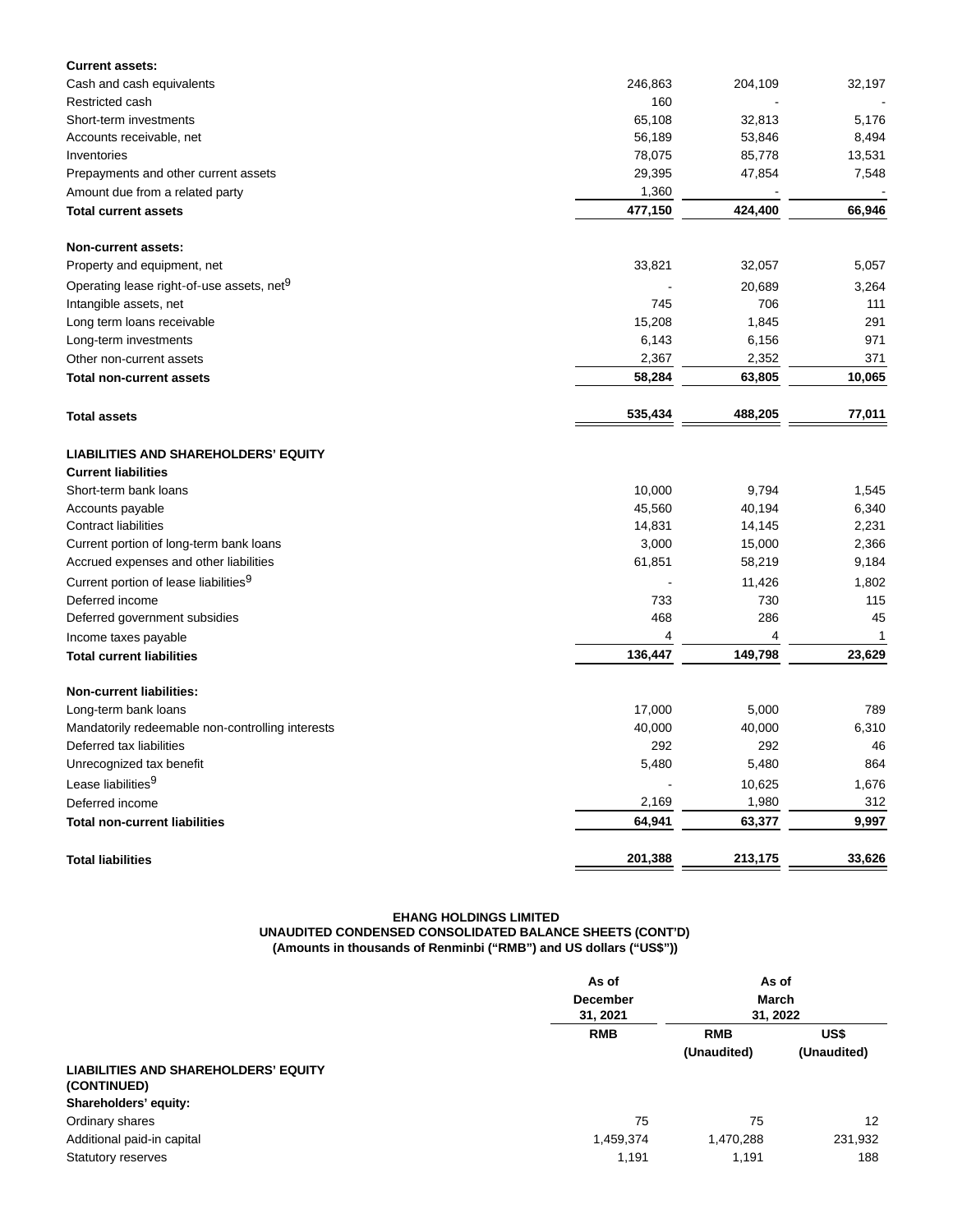| Accumulated deficit                                      | (1, 122, 153) | (1, 190, 814) | (187,846) |
|----------------------------------------------------------|---------------|---------------|-----------|
| Accumulated other comprehensive loss                     | (5,886)       | (7,000)       | (1, 104)  |
| <b>Total EHang Holdings Limited shareholders' equity</b> | 332.601       | 273.740       | 43.182    |
| Non-controlling interests                                | 1.445         | 1.290         | 203       |
| Total shareholders' equity                               | 334.046       | 275.030       | 43.385    |
| Total liabilities and shareholders' equity               | 535.434       | 488.205       | 77.011    |
|                                                          |               |               |           |

## **EHANG HOLDINGS LIMITED**

#### **UNAUDITED CONDENSED CONSOLIDATED STATEMENTS OF COMPREHENSIVE LOSS (Amounts in thousands of Renminbi ("RMB") and US dollars ("US\$") except for per share data and per ADS data)**

|                                                             | <b>Three Months Ended</b> |                      |                   |           |
|-------------------------------------------------------------|---------------------------|----------------------|-------------------|-----------|
|                                                             | March 31,<br>2021         | December 31,<br>2021 | March 31,<br>2022 |           |
|                                                             | <b>RMB</b>                | <b>RMB</b>           | <b>RMB</b>        | US\$      |
|                                                             | (Unaudited)               | (Unaudited)          | (Unaudited)       |           |
| <b>Total revenues</b>                                       | 22,977                    | 8,701                | 5,790             | 913       |
| Costs of revenues                                           | (8, 451)                  | (3, 474)             | (2, 174)          | (343)     |
| <b>Gross profit</b>                                         | 14,526                    | 5,227                | 3,616             | 570       |
| <b>Operating expenses:</b>                                  |                           |                      |                   |           |
| Sales and marketing expenses                                | (9, 486)                  | (12, 241)            | (12, 697)         | (2,003)   |
| General and administrative expenses                         | (46, 059)                 | (61, 675)            | (23, 510)         | (3,709)   |
| Research and development expenses                           | (27, 854)                 | (38, 826)            | (32,001)          | (5,048)   |
| <b>Total operating expenses</b>                             | (83, 399)                 | (112, 742)           | (68, 208)         | (10, 760) |
| Other operating income                                      | 2,667                     | 1,424                | 778               | 123       |
| <b>Operating loss</b>                                       | (66, 206)                 | (106, 091)           | (63, 814)         | (10,067)  |
| Other income (expense):                                     |                           |                      |                   |           |
| Interest and investment income                              | 1,957                     | 1,198                | 1,370             | 216       |
| Interest expenses                                           | (394)                     | (461)                | (475)             | (75)      |
| Foreign exchange loss                                       | (306)                     | (397)                | (423)             | (67)      |
| Other non-operating income (expenses), net                  | 2,541                     | 1,505                | (5, 489)          | (866)     |
| Total other income (expense)                                | 3,798                     | 1,845                | (5,017)           | (792)     |
| Loss before income tax and (loss) income from equity method |                           |                      |                   |           |
| investment                                                  | (62, 408)                 | (104, 246)           | (68, 831)         | (10, 859) |
| Income tax (expenses) benefits                              | (117)                     | (5)                  | $\overline{2}$    |           |
| Loss before (loss) income from equity method investment     | (62, 525)                 | (104, 251)           | (68, 829)         | (10, 859) |
| (Loss) income from equity method investment                 |                           | (276)                | 13                | 2         |
| <b>Net loss</b>                                             | (62, 525)                 | (104, 527)           | (68, 816)         | (10, 857) |

# **EHANG HOLDINGS LIMITED**

## **UNAUDITED CONDENSED CONSOLIDATED STATEMENTS OF COMPREHENSIVE LOSS (CONT'D) (Amounts in thousands of Renminbi ("RMB") and US dollars ("US\$") except for per share data and per ADS data)**

|                                                             | <b>Three Months Ended</b>       |                                    |                   |          |
|-------------------------------------------------------------|---------------------------------|------------------------------------|-------------------|----------|
|                                                             | March 31.<br>2021<br><b>RMB</b> | December 31.<br>2021<br><b>RMB</b> | March 31.<br>2022 |          |
|                                                             |                                 |                                    | <b>RMB</b>        | US\$     |
|                                                             | (Unaudited)                     | (Unaudited)                        | (Unaudited)       |          |
| <b>Net loss</b>                                             | (62, 525)                       | (104, 527)                         | (68, 816)         | (10,857) |
| Net loss (income) attributable to non-controlling interests | 361                             | (897)                              | 155               | 24       |
| Net loss attributable to ordinary shareholders              | (62, 164)                       | (105,424)                          | (68, 661)         | (10,833) |
| Net loss per ordinary share:                                |                                 |                                    |                   |          |
| Basic and diluted                                           | (0.56)                          | (0.93)                             | (0.60)            | (0.09)   |
| Shares used in net loss per ordinary share computation (in  |                                 |                                    |                   |          |

**thousands of shares):**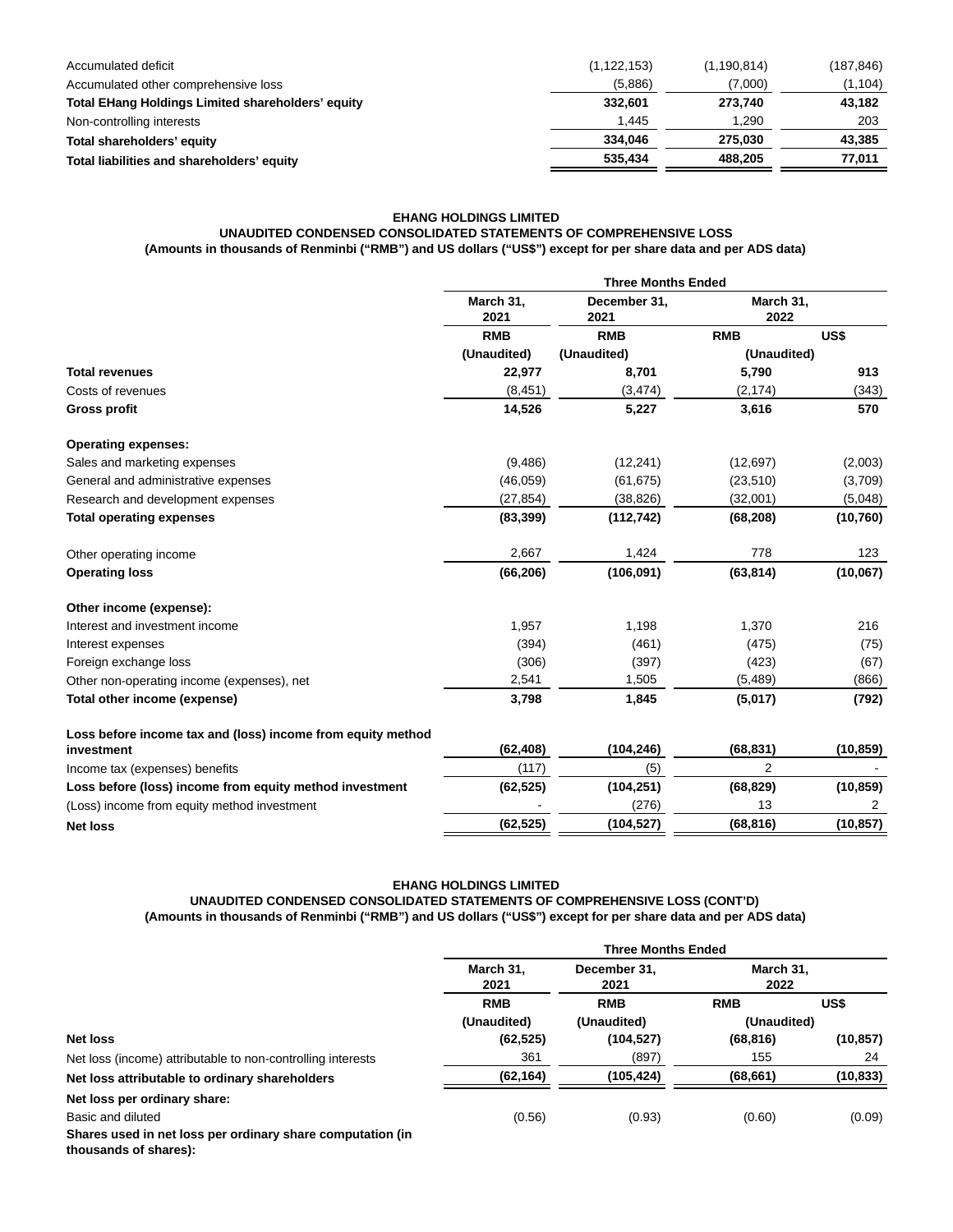| Basic and diluted                                                        | 110.475   | 113.495    | 114.353   | 114.353   |
|--------------------------------------------------------------------------|-----------|------------|-----------|-----------|
| Loss per ADS (2 ordinary shares equal to 1 ADS)<br>Basic and diluted     | (1.12)    | (1.86)     | (1.20)    | (0.18)    |
| Other comprehensive income (loss)                                        |           |            |           |           |
| Foreign currency translation adjustments net of nil tax                  | 4.331     | (5,788)    | (1, 114)  | (176)     |
| Realized gains on available-for-sale investments, net of nil tax         | (1,729)   |            |           |           |
| Total other comprehensive income (loss), net of tax                      | 2.602     | (5,788)    | (1, 114)  | (176)     |
| <b>Comprehensive loss</b>                                                | (59, 923) | (110, 315) | (69, 930) | (11, 033) |
| Comprehensive loss (income) attributable<br>to non-controlling interests | 361       | (897)      | 155       | 24        |
| Comprehensive loss attributable to ordinary shareholders                 | (59, 562) | (111, 212) | (69, 775) | (11,009)  |

## **EHANG HOLDINGS LIMITED UNAUDITED RECONCILIATIONS OF GAAP AND NON-GAAP RESULTS (Amounts in thousands of Renminbi ("RMB") and US dollars ("US\$") except for per share data and per ADS data)**

|                                              |                   | <b>Three Months Ended</b> |                   |           |  |
|----------------------------------------------|-------------------|---------------------------|-------------------|-----------|--|
|                                              | March 31,<br>2021 | December 31,<br>2021      | March 31,<br>2022 |           |  |
|                                              | <b>RMB</b>        | <b>RMB</b>                | <b>RMB</b>        | US\$      |  |
|                                              | (Unaudited)       | (Unaudited)               | (Unaudited)       |           |  |
| <b>Gross profit</b>                          | 14,526            | 5,227                     | 3,616             | 570       |  |
| Plus: Share-based compensation               |                   |                           |                   |           |  |
| Adjusted gross profit                        | 14,526            | 5,227                     | 3,616             | 570       |  |
| Sales and marketing expenses                 | (9, 486)          | (12, 241)                 | (12,697)          | (2,003)   |  |
| Plus: Share-based compensation               | 4,626             | 4,471                     | 4,352             | 687       |  |
| Adjusted sales and marketing expenses        | (4, 860)          | (7, 770)                  | (8, 345)          | (1, 316)  |  |
| General and administrative expenses          | (46, 059)         | (61, 675)                 | (23, 510)         | (3,709)   |  |
| Plus: Share-based compensation               | 36,331            | 10,165                    | 10,253            | 1,617     |  |
| Adjusted general and administrative expenses | (9, 728)          | (51, 510)                 | (13, 257)         | (2,092)   |  |
| Research and development expenses            | (27, 854)         | (38, 826)                 | (32,001)          | (5,048)   |  |
| Plus: Share-based compensation               | 7,914             | 7,684                     | 7,539             | 1,189     |  |
| Adjusted research and development expenses   | (19, 940)         | (31, 142)                 | (24, 462)         | (3,859)   |  |
| <b>Operating expenses</b>                    | (83, 399)         | (112, 742)                | (68, 208)         | (10, 760) |  |
| Plus: Share-based compensation               | 48,871            | 22,320                    | 22,144            | 3,493     |  |
| Adjusted operating expenses                  | (34, 528)         | (90, 422)                 | (46,064)          | (7, 267)  |  |
| <b>Operating loss</b>                        | (66, 206)         | (106, 091)                | (63, 814)         | (10,067)  |  |
| Plus: Share-based compensation               | 48,871            | 22,320                    | 22,144            | 3,493     |  |
| Adjusted operating loss                      | (17, 335)         | (83, 771)                 | (41, 670)         | (6, 574)  |  |
|                                              |                   |                           |                   |           |  |

## **EHANG HOLDINGS LIMITED UNAUDITED RECONCILIATIONS OF GAAP AND NON-GAAP RESULTS (CONT'D) (Amounts in thousands of Renminbi ("RMB") and US dollars ("US\$") except for per share data and per ADS data)**

|                                        | <b>Three Months Ended</b>                      |                           |                   |           |  |
|----------------------------------------|------------------------------------------------|---------------------------|-------------------|-----------|--|
|                                        | March 31,<br>2021<br><b>RMB</b><br>(Unaudited) | December 31,<br>2021      | March 31,<br>2022 |           |  |
|                                        |                                                | <b>RMB</b><br>(Unaudited) | <b>RMB</b>        | US\$      |  |
|                                        |                                                |                           | (Unaudited)       |           |  |
| Net loss                               | (62, 525)                                      | (104, 527)                | (68, 816)         | (10, 857) |  |
| Plus: Share-based compensation         | 48.871                                         | 22,320                    | 22.144            | 3,493     |  |
| Plus: Certain non-operational expenses | -                                              |                           | 5,803             | 915       |  |